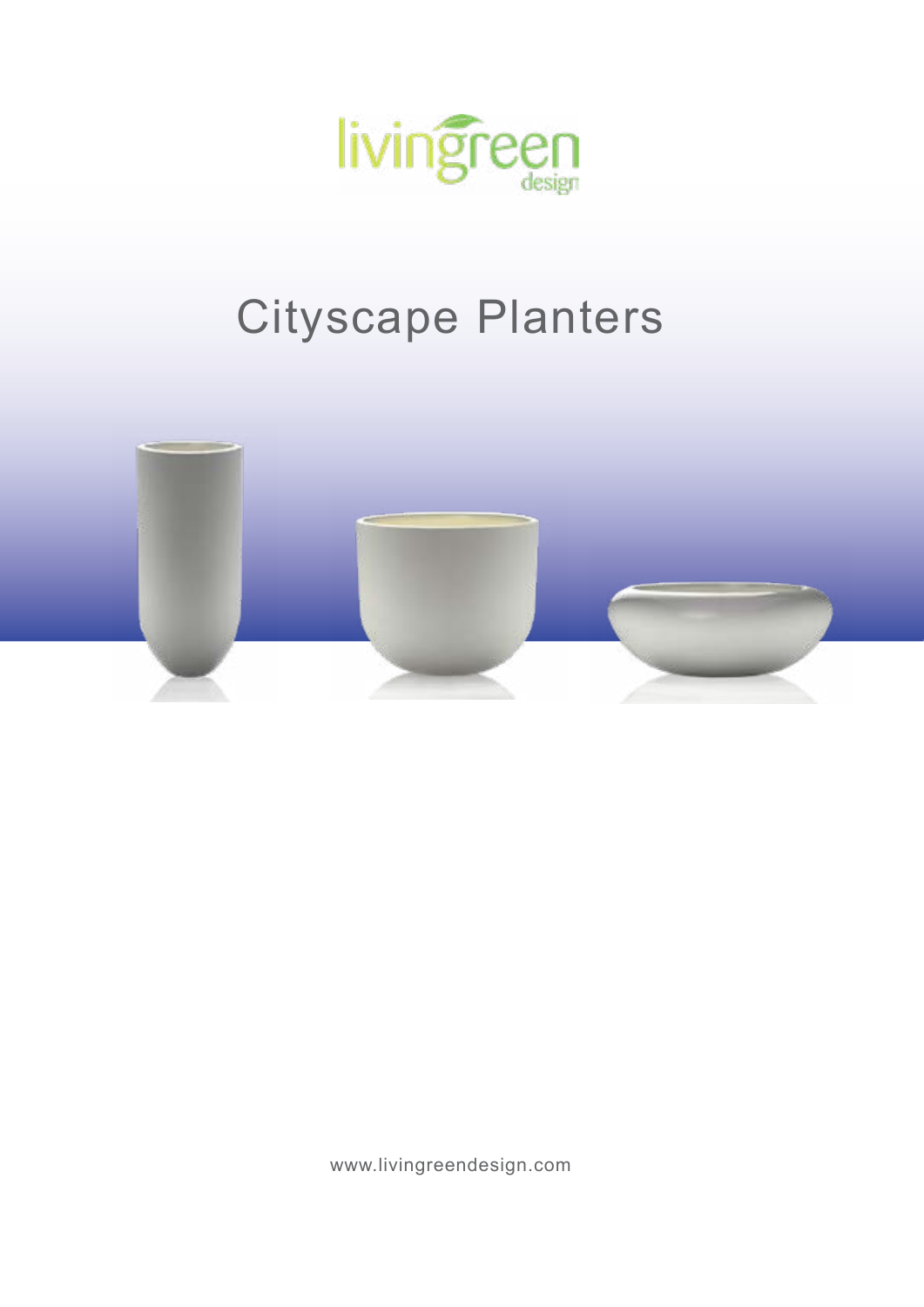









| Code               |                 |          |  |
|--------------------|-----------------|----------|--|
| GAIR01             | 500/255 x 500   | $420$ mm |  |
| GAIR <sub>02</sub> | 750/380 x 750   | 644mm    |  |
| GAIR <sub>03</sub> | 1000/511 x 1000 | 895mm    |  |
| GAIR04             | 1200/613 x 1200 | 1000mm   |  |
| GAIR05             | 1500/913 x 1200 | 1355mm   |  |

Designed for the urban environment, the Cityscape planter range is perfect for use in streetscapes, roof gardens and atriums. Clean contemporary designs are paired with modern advanced composite construction and state of the art finishing. The results are beautiful, practical landscape enhancing structures that have the look and feel of solid stone, concrete and metal, but at a fraction of the weight and cost. Genuinely indistinguishable from the real thing, these are planters built to survive the most demanding environments as standard and can be returned to the factory at any time for full reconditioning to an as new standard.

# cityscape planters

#### Colours + Finishes

BS4800 and RAL Classic: Full colour range in polished gloss, satin, matt and textured matt finishes. Standard colours: All finishes. Polished Metallics: All finishes. Textured Metallics: All finishes. Polished Pearlescents: All finishes. Polished Stardust: All finishes. Natural: All finishes. ( Not recommended for seats) Dapple: All finishes. Vintage Metal: All finishes Premium Stone: All finishes. See Finishes page for all colour and finish options.

# cityscape - gair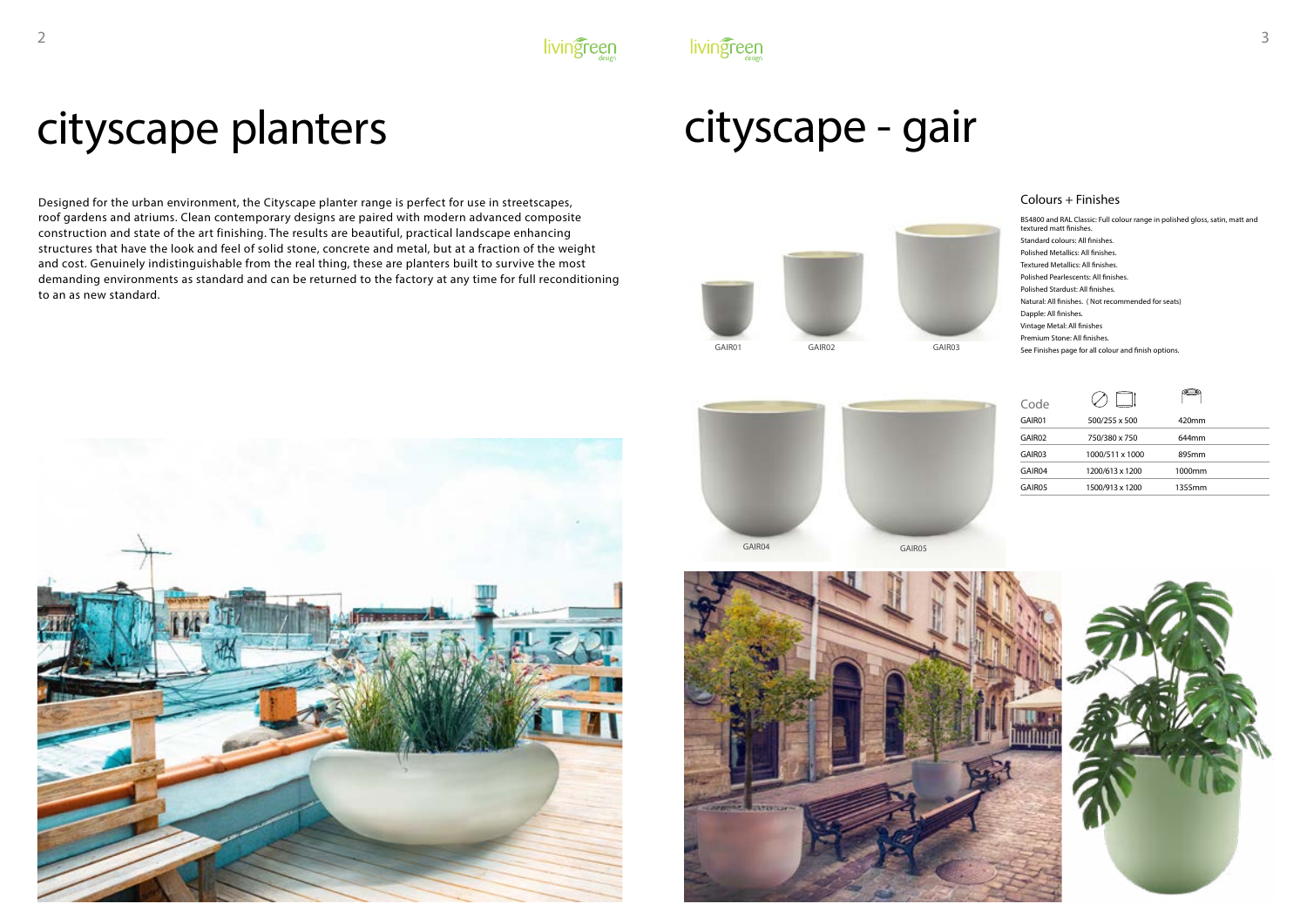



TULL04













 $\bigcirc$  $\oslash$ Code TULL01 500/285 x 750 394mm TULL02 500/280 x 900 394mm TULL03 550/294 x 1200 445mm TULL04 650/341 x 1500 545mm

#### Colours + Finishes

BS4800 and RAL Classic: Full colour range in polished gloss, satin, matt and textured matt finishes. Standard colours: All finishes. Polished Metallics: All finishes. Textured Metallics: All finishes. Polished Pearlescents: All finishes. Polished Stardust: All finishes. Natural: All finishes. ( Not recommended for seats) Dapple: All finishes. Vintage Metal: All finishes Premium Stone: All finishes. See Finishes page for all colour and finish options.

 $\frac{1}{2}$   $\frac{1}{2}$   $\frac{1}{2}$   $\frac{1}{2}$   $\frac{1}{2}$   $\frac{1}{2}$   $\frac{1}{2}$   $\frac{1}{2}$   $\frac{1}{2}$   $\frac{1}{2}$   $\frac{1}{2}$   $\frac{1}{2}$   $\frac{1}{2}$   $\frac{1}{2}$   $\frac{1}{2}$   $\frac{1}{2}$   $\frac{1}{2}$   $\frac{1}{2}$   $\frac{1}{2}$   $\frac{1}{2}$   $\frac{1}{2}$   $\frac{1}{2}$ 

# cityscape - tulla

| Code   |                 |        |  |
|--------|-----------------|--------|--|
| MORA01 | 900/519 x 380   | 686mm  |  |
| MORA02 | 1200/692 x 480  | 921mm  |  |
| MORA03 | 1500/865 x 550  | 1150mm |  |
| MORA04 | 1800/1038 x 650 | 1385mm |  |

#### Colours + Finishes

BS4800 and RAL Classic: Full colour range in polished gloss, satin, matt and textured matt finishes. Standard colours: All finishes. Polished Metallics: All finishes. Textured Metallics: All finishes. Polished Pearlescents: All finishes. Polished Stardust: All finishes. Natural: All finishes. ( Not recommended for seats) Dapple: All finishes. Vintage Metal: All finishes Premium Stone: All finishes. See Finishes page for all colour and finish options.

## cityscape - mora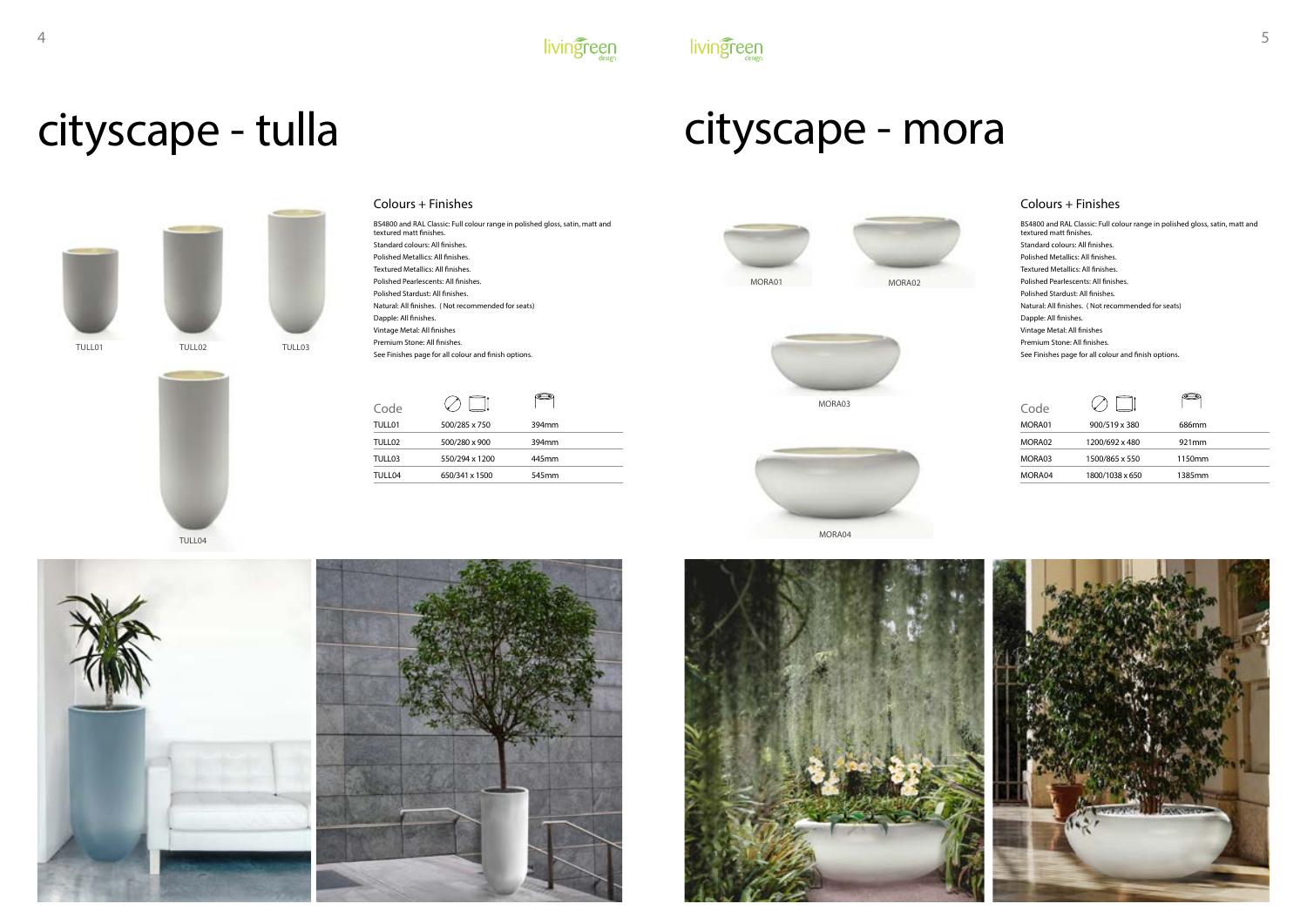Standard Colours - Couleurs standards

# $color +$  finishes

NB: the colours shown throughout this publication are only as accurate as the four colour printing process can achieve, they should be used only as a guide.

Tuscan Terracotta Terre Cuite Toscane

Copper Blue Cuivre Vert-de-gris

Rust Rouille

Aged Lead Plomb vieilli



Antique Lead Portland Stone<br>Le plomb antique Pierre de Portland

Sandstone Grès

#### Premium Stone - Pierre de Qualité



Light Grey Stone Light Brown Stone Light Red Stone Light Yellow Stone Mid White Stone<br>Pierre Grise Claire Pierre Marron Pierre Rouge Claire Pierre Jaune Claire Pierre Blanche

Moyenne

Claire

Light White Stone Pierre Blanche Claire

Black Diamond Diamant Noir